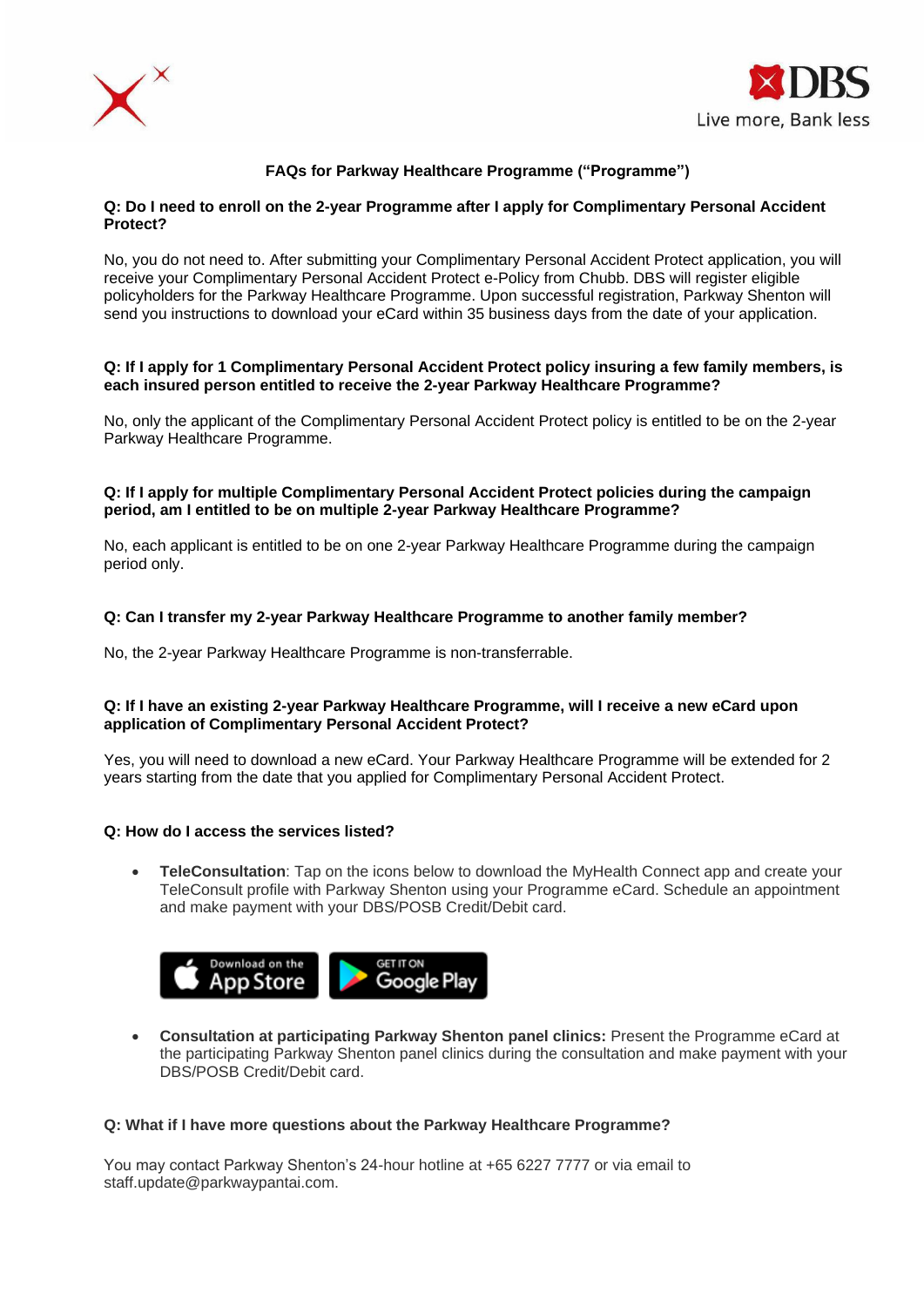



### **Terms and Conditions of Parkway Healthcare Programme ("Programme")**

- 1. This Programme is jointly organised by DBS Bank Ltd ("**DBS**") and Parkway Shenton Pte Ltd ("**Parkway Shenton**") (collectively, the "**Organisers**"). Complimentary Personal Accident Protect is underwritten by Chubb Insurance Singapore Limited ("**Chubb**").
- 2. By entering the Programme, you confirm that you have read, understood and agreed to be legally bound by these terms and conditions.
- 3. You consent to the Organisers' collection, use and disclosure of your personal data by/to third parties for the purpose of the Programme. You agree to the terms of the DBS Privacy Policy and Parkway Shenton Privacy Policy, which can be found at <http://www.dbs.com/privacy> and [https://www.parkwayshenton.com/pdpa,](https://www.parkwayshenton.com/pdpa) respectively.
- 4. To be eligible for the Programme, you must:
	- a. be a first-time applicant ("**Applicant**") of Complimentary Personal Accident Protect insurance policy ("**Policy**") via a DBS website from 12 April 2022 to 30 September 2022 ("**Campaign Period**"); and
	- b. be a DBS/POSB customer; and
	- c. be at least 18 years old; and
	- d. be a Singapore Resident.
- 5. The Policy is underwritten by Chubb and distributed by DBS.
- 6. An Applicant who meets the criteria in Clause 4 above is entitled to be on the 2-year Parkway Healthcare Programme.
- 7. The Applicant is eligible to be on one Programme only during the Campaign Period, regardless of the number of Policies applied during the Campaign Period, or number of insured persons in a Policy.
- 8. The Programme allows the Applicant access to the following:

| <b>TeleConsultation for General</b><br>Medical consult       | First TeleConsultation via MyHealth Connect app on<br>$\bullet$<br>$us^*$<br>Subsequent TeleConsultation at S\$12* (S\$12.84<br>$\bullet$<br>including GST) |                                   |  |  |  |  |
|--------------------------------------------------------------|-------------------------------------------------------------------------------------------------------------------------------------------------------------|-----------------------------------|--|--|--|--|
| TeleConsultation for Traditional<br>Chinese Medicine consult | First TeleConsultation via MyHealth Connect app on<br>$\bullet$<br>$US^*$<br>Subsequent TeleConsultation at S\$15* (S\$16.05<br>$\bullet$<br>including GST) |                                   |  |  |  |  |
| Physical consultation                                        | S\$16* for general medical consultation at 26 Parkway<br><b>Shenton Medical Group clinics (S\$17.12 including</b><br>GST)                                   |                                   |  |  |  |  |
| COVID-19<br>Swab & Serology Test                             | COVID Tests at 27 Parkway Shenton Medical Group<br>٠<br>clinics                                                                                             |                                   |  |  |  |  |
|                                                              | <b>Test</b>                                                                                                                                                 | Test Rate*                        |  |  |  |  |
|                                                              | <b>COVID PCR Test</b><br>(Nasal/Saliva-based)                                                                                                               | S\$91.59 (S\$98 including<br>GST) |  |  |  |  |
|                                                              | <b>COVID ART</b>                                                                                                                                            | S\$26.17 (S\$28 including<br>GST) |  |  |  |  |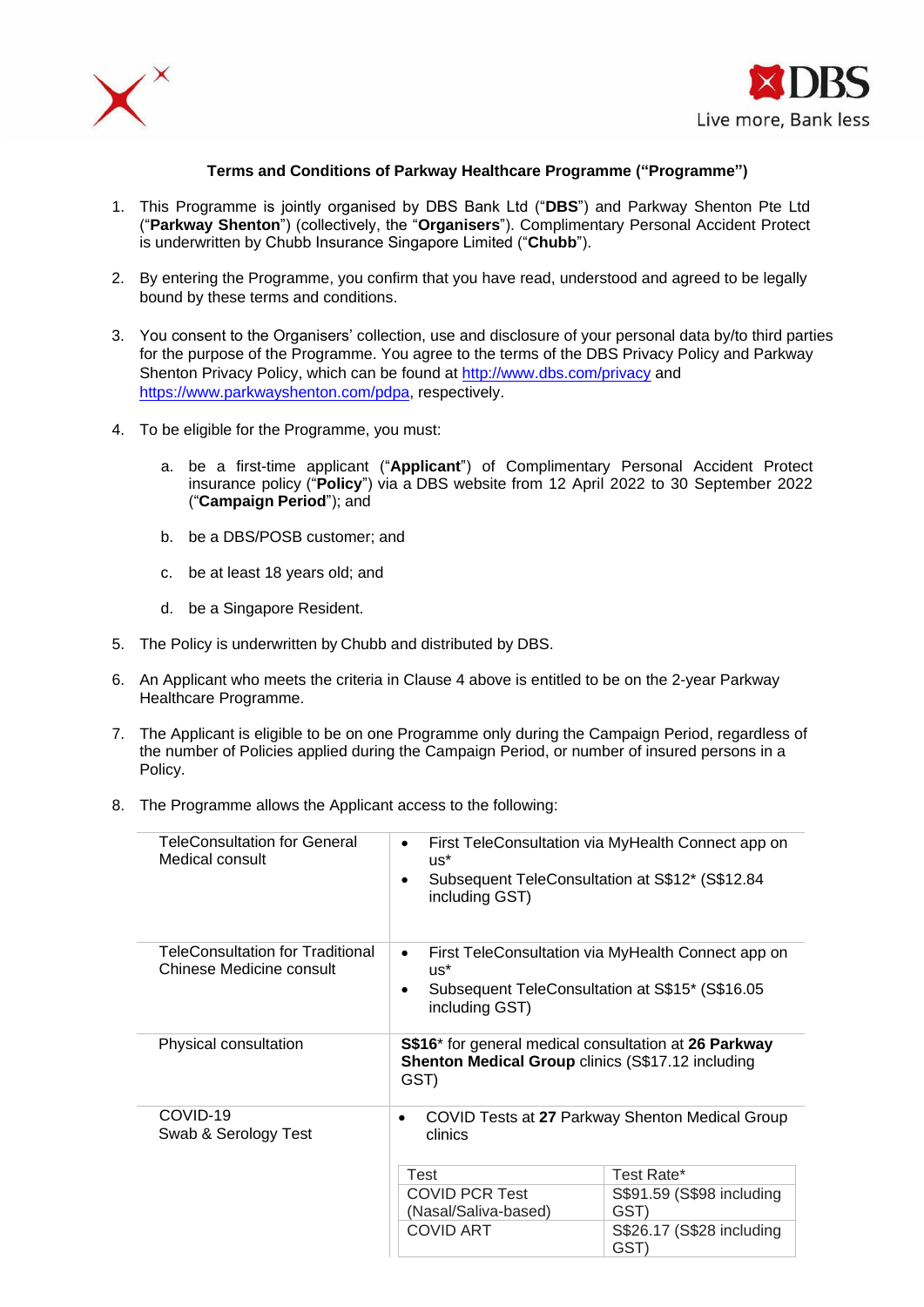



|                                           | Anti-COV2 IgM (COVM)<br>Serology Test                                                                                                                                                                                                                                                                                                                                                                                                                | S\$23.55 (S\$25.20)<br>including GST)                                           |  |  |  |  |
|-------------------------------------------|------------------------------------------------------------------------------------------------------------------------------------------------------------------------------------------------------------------------------------------------------------------------------------------------------------------------------------------------------------------------------------------------------------------------------------------------------|---------------------------------------------------------------------------------|--|--|--|--|
|                                           | Anti-SARS-COV-2 N                                                                                                                                                                                                                                                                                                                                                                                                                                    | S\$43.74 (S\$46.80)                                                             |  |  |  |  |
|                                           | (ACOV2N) Serology Test                                                                                                                                                                                                                                                                                                                                                                                                                               | including GST)                                                                  |  |  |  |  |
|                                           | Anti-SARS-COV-2 S                                                                                                                                                                                                                                                                                                                                                                                                                                    | S\$43.74 (S\$46.80)                                                             |  |  |  |  |
|                                           | (ACOV2S) Serology Test                                                                                                                                                                                                                                                                                                                                                                                                                               | including GST)                                                                  |  |  |  |  |
|                                           | Disclaimers:<br>Travellers are responsible for checking the test<br>requirements and testing window requirements of their<br>destination country. Do allocate adequate time to take<br>and receive your COVID-19 pre-departure test results<br>before your departure from Singapore. For latest<br>requirements and travel advisories, check the<br>Immigration & Checkpoints Authority website.<br>https://safetravel.ica.gov.sg/departing/overview |                                                                                 |  |  |  |  |
| <b>Healthcare &amp; Wellness Services</b> | Vaccinations at 31 Shenton Medical Group clinics<br>$\bullet$<br>Health Screening at 5 Parkway Executive Health<br>$\bullet$<br><b>Screening Centres</b>                                                                                                                                                                                                                                                                                             |                                                                                 |  |  |  |  |
| <b>Accident &amp; Emergency</b>           | A&E Consultation at the following Parkway Hospitals<br>A&E:<br>$\bullet$<br>$\bullet$<br>Gleneagles Hospital A&E<br>Parkway East Hospital A&E<br>$\bullet$                                                                                                                                                                                                                                                                                           | Mount Elizabeth (Orchard) Hospital A&E<br>Mount Elizabeth (Novena) Hospital A&E |  |  |  |  |

*\* Valid for doctor consultation only, not inclusive of medication, extended clinic hours surcharge (for visits in clinics after office hours) and S\$10 (S\$10.70 including GST) delivery charge for medicine to be delivered after TeleConsults. First TeleConsultation on us to be utilised by 31 December 2022. Payment must be made with a DBS/POSB Credit/ Debit Card.*

- 9. The Applicant will receive either an email or an SMS from Parkway Shenton upon successful registration to the Programme.
- 10. The Programme is non-exchangeable for cash and non-transferrable.
- 11. The Programme is not applicable with other promotions, vouchers, rebates or privileges applicable to the Policy.
- 12. The Organisers will have the final decision on all matters regarding the Programme. No correspondence or claims will be entertained.
- 13. The Organisers reserve the sole and absolute right to disqualify any users who have engaged in fraudulent conduct that is inappropriate or unacceptable.
- 14. The Organisers reserve the sole and absolute right to withdraw, amend and/or alter the terms and conditions of the Programme at any time without giving prior notice to users.
- 15. The Organisers shall not be liable for any claims by the users or be accountable for third-party claims or losses of any nature, including but not limited to, loss of profits, punitive, indirect, special, incidental, or consequential damages or for other damages and any related claims of any nature, including direct, indirect, third party, consequential or other damages resulting from or related to the Programme.
- 16. The Organisers shall not be responsible or liable for any claims of loss or damage to property or any personal injury or loss of life resulting from or related to the Programme.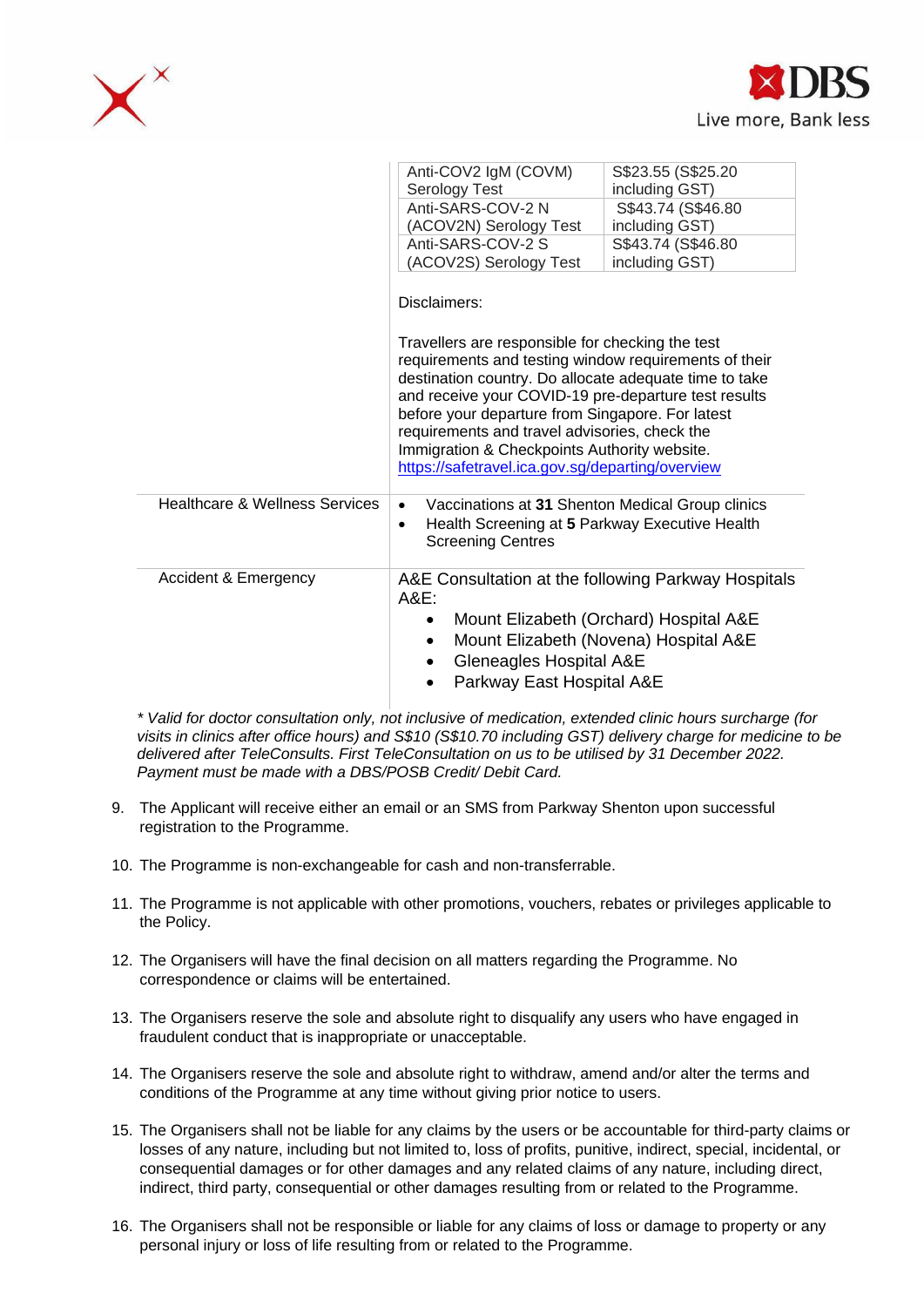



- 17. The Organisers do not take any responsibility in the case of an event that may prevent the users from participating in the Programme, as a result of certain technical restrictions or other limitations specific or force majeure, which include but not limited to regulatory events, government directive, government intervention and acts of God etc.
- 18. The Organisers retain the right to withdraw the promotional benefits due to policy changes and/or regulatory restrictions.
- 19. DBS/POSB is not an agent of any of these participating clinics and makes no representation as to the quality and service provided. All feedback should be directed to Parkway Shenton, whose terms and conditions will apply. Services under the Programme are only valid for payment made with DBS Cards.
- 20. DBS/POSB shall not be responsible or liable for the services provided by the other Organisers under this Programme, including (i) any content displayed on any other Organisers' website or platform and (ii) any changes made to the Programme.

You agree to DBS Cards Terms and Conditions, which can be found at: [https://www.dbs.com.sg/personal/cards/cards-terms-conditions.page#cards\\_tnc.](https://www.dbs.com.sg/personal/cards/cards-terms-conditions.page#cards_tnc)

Co. Reg. No. 196800306E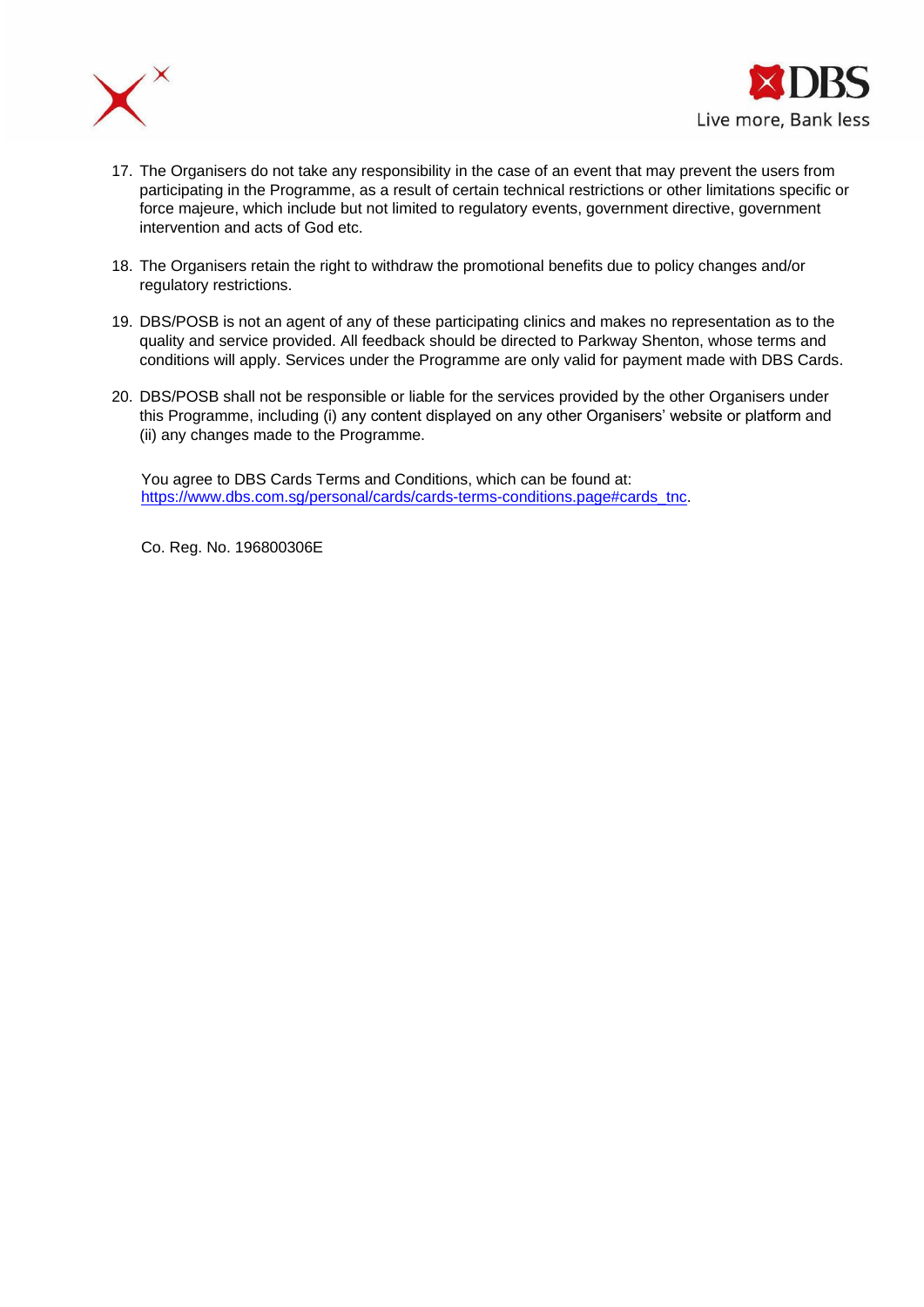



# **List of participating clinics**

# **Parkway Shenton Medical Group Clinics**

Note:

1. Information is correct as of 8 March 2022. For updated clinics listing, please refer to the MyHealth Wallet app.

2. It is recommended to call the clinic prior to visit especially before clinic's closing hours to avoid unnecessary inconvenience.

| Area                           | <b>Region</b>  | <b>Clinic</b>                                                                    | Address1                               | Address2         | Address3                                                             | Address4         | <b>Postal</b><br>Code | <b>Tel No</b> | Mon to Fri                                     | <b>Mon to Fri</b><br><b>Evening</b>             | Sat                                              | Sun                                              | PH                                             | <b>Remarks</b> |
|--------------------------------|----------------|----------------------------------------------------------------------------------|----------------------------------------|------------------|----------------------------------------------------------------------|------------------|-----------------------|---------------|------------------------------------------------|-------------------------------------------------|--------------------------------------------------|--------------------------------------------------|------------------------------------------------|----------------|
| <b>TOA PAYOH</b>               | <b>CENTRAL</b> | <b>SHENTON MEDICAL</b><br>GROUP (TOA PAYOH)                                      | BLK 126 TOA<br>PAYOH<br><b>LORONG1</b> | #01-561          |                                                                      | <b>SINGAPORE</b> | 310126                | 62590991      | 8.30am to<br>1.00pm &<br>2.00pm to<br>4.30pm   | 6.30pm to<br>9.00 <sub>pm</sub><br>(Except Fri) | 8.30am to<br>12.30pm                             | 8.30am to<br>12.30pm                             | Closed                                         |                |
| <b>RAFFLES</b><br><b>PLACE</b> | <b>CENTRAL</b> | <b>SHENTON MEDICAL</b><br><b>GROUP (THE ARCADE -</b><br><b>GENERAL PRACTICE)</b> | 11 COLLYER<br>QUAY                     | #19-01           | THE ARCADE                                                           | <b>SINGAPORE</b> | 049317                | 65079730      | 8.30am to<br>5.30pm                            | Closed                                          | 8.30am to<br>12.30pm                             | Closed                                           | Closed                                         |                |
| <b>RAFFLES</b><br><b>PLACE</b> | <b>CENTRAL</b> | <b>SHENTON MEDICAL</b><br><b>GROUP (ROBINSON</b><br>ROAD)                        | 50<br><b>ROBINSON</b><br><b>ROAD</b>   | #01-03           | <b>ROBINSON</b><br><b>SUITE</b>                                      | <b>SINGAPORE</b> | 068882                | 62223626      | 8.30am to<br>1.00pm &<br>2.00pm to<br>5.30pm   | Closed                                          | Closed                                           | Closed                                           | Closed                                         |                |
| <b>SENTOSA</b>                 | <b>CENTRAL</b> | SHENTON MEDICAL<br><b>GROUP (RESORTS</b><br><b>WORLD SENTOSA)</b>                | 26 SENTOSA<br><b>GATEWAY</b>           | #B2-01           |                                                                      | <b>SINGAPORE</b> | 098138                | 62382582      | 9.00am to<br>1.00pm &<br>2.00pm to<br>6.00pm   | Closed                                          | 9.00am to<br>$1.00pm$ &<br>$2.00pm$ to<br>6.00pm | 9.00am to<br>$1.00pm$ &<br>$2.00pm$ to<br>6.00pm | 9.00am to<br>1.00pm &<br>$2.00pm$ to<br>6.00pm |                |
| <b>RAFFLES</b><br><b>PLACE</b> | <b>CENTRAL</b> | SHENTON MEDICAL<br><b>GROUP (ONE RAFFLES</b><br>QUAY)                            | 1 RAFFLES<br>QUAY                      | #09-02           | <b>ONE</b><br><b>RAFFLES</b><br>QUAY<br><b>NORTH</b><br><b>TOWER</b> | <b>SINGAPORE</b> | 048583                | 63277273      | 8.30am to<br>1.00pm &<br>2.00pm to<br>5.30pm   | Closed                                          | Closed                                           | Closed                                           | Closed                                         |                |
| <b>MARINA</b>                  | CENTRAL        | SHENTON MEDICAL<br><b>GROUP (MARINA BAY</b><br>LINK MALL)                        | <b>8A MARINA</b><br><b>BOULEVARD</b>   | #B2-76           | <b>MARINA BAY</b><br><b>LINK MALL</b>                                | <b>SINGAPORE</b> | 018984                | 66345620      | 8.30am to<br>$1.00pm$ &<br>2.00pm to<br>5.30pm | Closed                                          | Closed                                           | Closed                                           | Closed                                         |                |
| <b>TANJONG</b><br>PAGAR        | <b>CENTRAL</b> | <b>SHENTON MEDICAL</b><br><b>GROUP</b><br>(INTERNATIONAL<br>PLAZA)               | 10 ANSON<br><b>ROAD</b>                | #36-<br>08/09/10 | <b>INTERNATIO</b><br><b>NAL PLAZA</b>                                | <b>SINGAPORE</b> | 079903                | 62202911      | 8.00am to<br>5.30pm                            | Closed                                          | 8.30am to<br>12.30pm                             | Closed                                           | Closed                                         |                |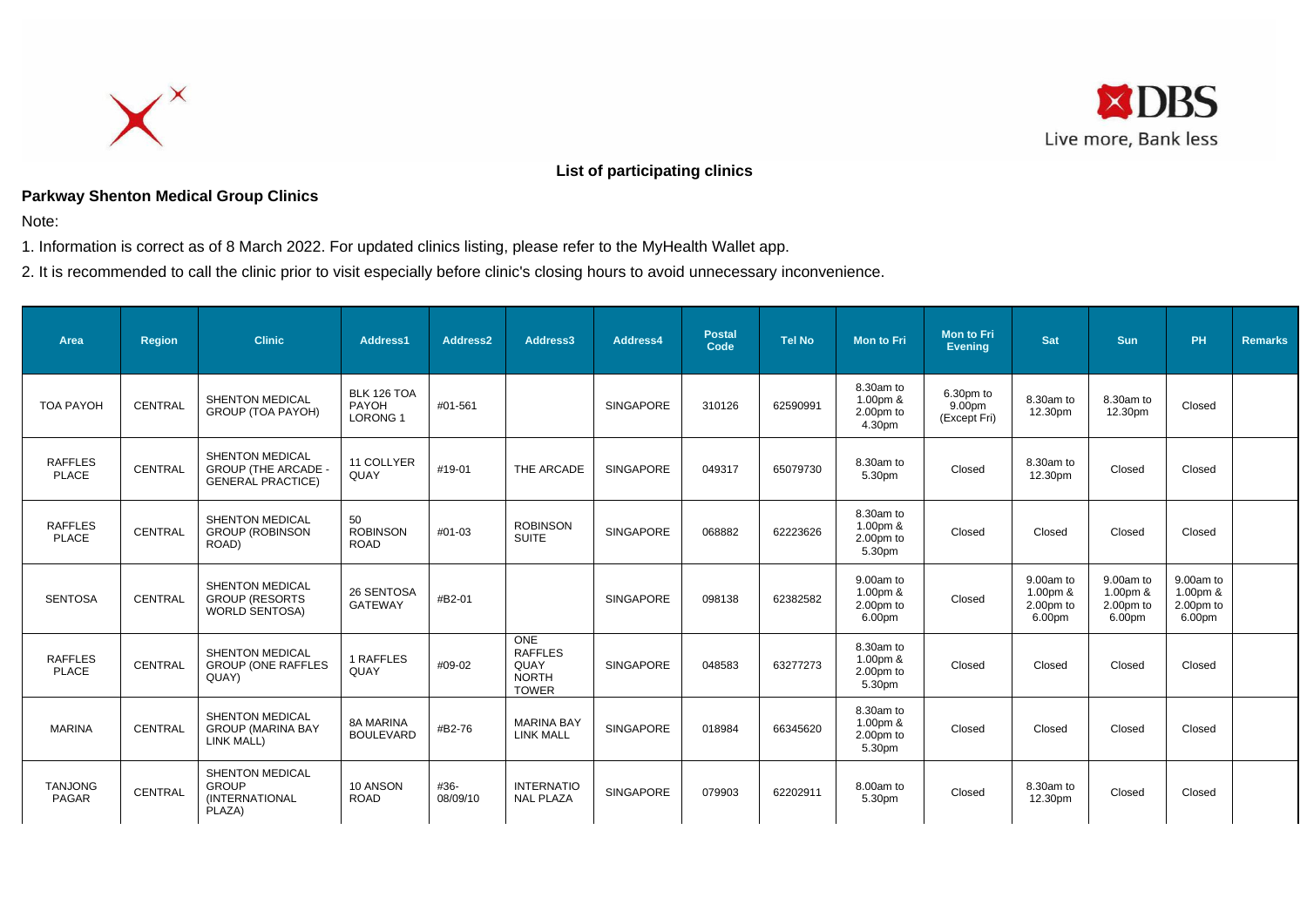



| Area                           | <b>Region</b>  | <b>Clinic</b>                                                           | Address1                                                          | Address2 | Address3                                           | Address4         | <b>Postal</b><br>Code | <b>Tel No</b> | Mon to Fri                                      | <b>Mon to Fri</b><br><b>Evening</b>           | Sat                                             | <b>Sun</b>                                                              | PH     | <b>Remarks</b>                                                        |
|--------------------------------|----------------|-------------------------------------------------------------------------|-------------------------------------------------------------------|----------|----------------------------------------------------|------------------|-----------------------|---------------|-------------------------------------------------|-----------------------------------------------|-------------------------------------------------|-------------------------------------------------------------------------|--------|-----------------------------------------------------------------------|
| <b>HARBOURFRO</b><br><b>NT</b> | CENTRAL        | SHENTON MEDICAL<br><b>GROUP</b><br>(HARBOURFRONT<br><b>TOWER ONE)</b>   | <b>HARBOURFR</b><br><b>ONT PLACE</b>                              | #01-04   | <b>HARBOURFR</b><br><b>ONT TOWER</b><br><b>ONE</b> | SINGAPORE        | 098633                | 63775727      | 8.30am to<br>1.00pm &<br>$2.00pm$ to<br>5.30pm  | Closed                                        | Closed                                          | Closed                                                                  | Closed |                                                                       |
| <b>BRAS BASAH</b>              | <b>CENTRAL</b> | <b>SHENTON MEDICAL</b><br>GROUP (ESPLANADE)                             | 90 BRAS<br><b>BASAH ROAD</b>                                      | #B1-02   | <b>ESPLANADE</b><br><b>MRT</b><br><b>STATION</b>   | <b>SINGAPORE</b> | 189562                | 68870151      | 8.30am to<br>1.00pm &<br>2.00pm to<br>5.30pm    | Closed                                        | 8.30am to<br>12.30pm                            | Closed                                                                  | Closed | Clinic<br>does Pre-<br>Departure<br>COVID<br>tests only               |
| <b>BALESTIER</b>               | <b>CENTRAL</b> | <b>SHENTON FAMILY</b><br><b>MEDICAL CLINIC</b><br>(TOWNER)              | <b>BLK 102</b><br><b>TOWNER</b><br><b>ROAD</b>                    | #01-268  |                                                    | <b>SINGAPORE</b> | 322102                | 63910860      | 8.30am to<br>12.30pm &<br>$2.00pm$ to<br>5.00pm | 6.30pm to<br>9.30pm                           | 8.30am to<br>12.30pm                            | 8.30am to<br>12.30pm                                                    | Closed | Clinic will<br>be closed<br>on all the<br>eve of<br>Public<br>Holidav |
| <b>TANJONG</b><br>PAGAR        | CENTRAL        | <b>SHENTON FAMILY</b><br><b>MEDICAL CLINIC</b><br>(DUXTON)              | BLK 1<br><b>CANTONMEN</b><br>T ROAD                               | #01-02   | PINNACLE @<br><b>DUXTON</b>                        | SINGAPORE        | 080001                | 65095260      | 8.30am to<br>12.30pm &<br>2.00pm to<br>4.30pm   | 7.00pm to<br>10.00pm<br>(Except Wed<br>& Fri) | 8.30am to<br>12.30pm                            | Closed                                                                  | Closed | Registrati<br>on closed<br>15<br>minutes<br>before<br>closing<br>time |
| <b>BEDOK</b>                   | <b>EAST</b>    | <b>SHENTON MEDICAL</b><br>GROUP (UE BIZ HUB)                            | 2 CHANGI<br><b>BUSINESS</b><br><b>PARK</b><br><b>AVENUE 1</b>     | #01-03   | <b>BIZHUB EAST</b>                                 | <b>SINGAPORE</b> | 486015                | 66362490      | 8.30am to<br>$1.00pm$ &<br>2.00pm to<br>5.30pm  | Closed                                        | Closed                                          | Closed                                                                  | Closed |                                                                       |
| <b>PASIR RIS</b>               | <b>EAST</b>    | <b>SHENTON MEDICAL</b><br><b>GROUP (PASIR RIS</b><br><b>ELIAS MALL)</b> | <b>BLK 625</b><br><b>ELIAS ROAD</b>                               | #01-324B | <b>ELIAS MALL</b>                                  | SINGAPORE        | 510625                | 65855768      | 8.00am to<br>3.30pm                             | 6.30pm to<br>9.00pm<br>(Except Fri)           | 8.30am to<br>12.30pm                            | 8.30am to<br>12.30pm                                                    | Closed |                                                                       |
| <b>TAMPINES</b>                | <b>EAST</b>    | <b>SHENTON FAMILY</b><br><b>MEDICAL CLINIC</b><br>(TAMPINES)            | <b>BLK 201D</b><br><b>TAMPINES</b><br>STREET 21                   | #01-1137 |                                                    | SINGAPORE        | 524201                | 67845291      | 8.30am to<br>1.00pm &<br>2.00pm to<br>5.00pm    | 7.00pm to<br>10.00pm<br>(Except Fri)          | 8.30am to<br>12.30pm                            | Closed                                                                  | Closed |                                                                       |
| <b>BEDOK</b>                   | <b>EAST</b>    | SHENTON FAMILY<br><b>MEDICAL CLINIC</b><br>(BEDOK RESERVOIR)            | <b>BLK 744</b><br><b>BEDOK</b><br><b>RESERVOIR</b><br><b>ROAD</b> | #01-3065 |                                                    | <b>SINGAPORE</b> | 470744                | 64435936      | 8.30am to<br>12.00pm &<br>$2.00pm$ to<br>5.00pm | 7.00pm to<br>10.30pm                          | 8.30am to<br>12.00pm &<br>$2.00pm$ to<br>5.00pm | 8.30am to<br>12.00pm &<br>2.00pm to<br>5.00pm &<br>7.00pm to<br>10.30pm | Closed |                                                                       |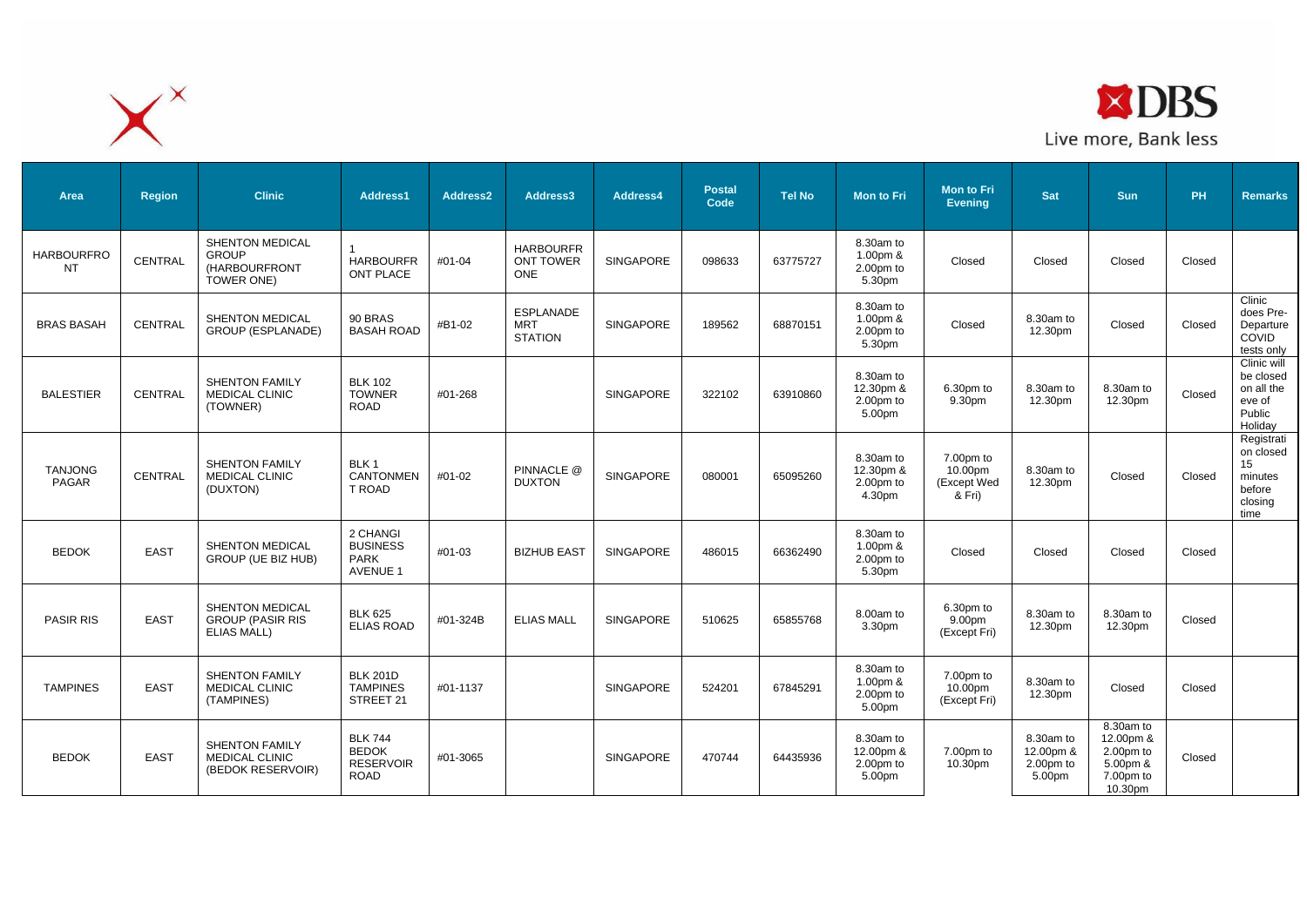



| Area             | <b>Region</b> | <b>Clinic</b>                                                        | Address1                                                      | Address2         | Address3                                         | Address4         | <b>Postal</b><br>Code | <b>Tel No</b> | <b>Mon to Fri</b>                             | <b>Mon to Fri</b><br><b>Evening</b>                        | <b>Sat</b>                                                            | <b>Sun</b>                                                            | <b>PH</b>                                                                        | <b>Remarks</b> |
|------------------|---------------|----------------------------------------------------------------------|---------------------------------------------------------------|------------------|--------------------------------------------------|------------------|-----------------------|---------------|-----------------------------------------------|------------------------------------------------------------|-----------------------------------------------------------------------|-----------------------------------------------------------------------|----------------------------------------------------------------------------------|----------------|
| <b>WOODLANDS</b> | <b>NORTH</b>  | SHENTON MEDICAL<br><b>GROUP (WOODLANDS</b><br>MRT)                   | 30<br><b>WOODLANDS</b><br><b>AVENUE 2</b>                     | #01-<br>47/48/49 | <b>WOODLANDS</b><br><b>MRT</b><br><b>STATION</b> | SINGAPORE        | 738343                | 63639415      | 8.00am to<br>5.30pm                           | 6.30pm to<br>9.00pm<br>(Except Fri)                        | 8.30am to<br>12.30pm                                                  | Closed                                                                | Closed                                                                           |                |
| <b>YISHUN</b>    | <b>NORTH</b>  | <b>SHENTON MEDICAL</b><br><b>GROUP (WISTERIA</b><br>MALL)            | <b>BLK 598</b><br>YISHUN RING<br><b>ROAD</b>                  | #B1-09           | <b>WISTERIA</b><br>MALL                          | SINGAPORE        | 768698                | 66945668      | 8.30am to<br>1.00pm &<br>2.00pm to<br>5.30pm  | 6.30pm to<br>9.00 <sub>pm</sub><br>(Mon & Thur)            | 8.30am to<br>12.30pm                                                  | Closed                                                                | Closed                                                                           |                |
| <b>SELETAR</b>   | <b>NORTH</b>  | SHENTON MEDICAL<br><b>GROUP (THE SELETAR)</b><br>MALL)               | 33<br><b>SENGKANG</b><br><b>WEST</b><br><b>AVENUE</b>         | #01-55/56        | <b>THE</b><br><b>SELETAR</b><br><b>MALL</b>      | <b>SINGAPORE</b> | 797653                | 62140363      | 8.30am to<br>1.00pm &<br>2.00pm to<br>5.30pm  | Closed                                                     | 8.30am to<br>12.30pm                                                  | 8.30am to<br>12.30pm                                                  | Closed                                                                           |                |
| <b>SERANGOON</b> | <b>NORTH</b>  | <b>SHENTON MEDICAL</b><br><b>GROUP (SERANGOON</b><br>CENTRAL)        | <b>BLK 263</b><br><b>SERANGOON</b><br>CENTRAL<br><b>DRIVE</b> | #01-59           |                                                  | SINGAPORE        | 550263                | 64876580      | 8.00am to<br>12.00pm &<br>1.00pm to<br>3.30pm | 6.30pm to<br>9.00pm<br>(Except Fri)                        | 8.30am to<br>12.30pm                                                  | Closed                                                                | Closed                                                                           |                |
| <b>SENGKANG</b>  | <b>NORTH</b>  | <b>SHENTON MEDICAL</b><br><b>GROUP (BUANGKOK</b><br>MRT)             | 10<br>SENGKANG<br>CENTRAL                                     | #01-04           | <b>BUANGKOK</b><br><b>MRT</b><br><b>STATION</b>  | <b>SINGAPORE</b> | 545061                | 63153671      | 8.00am to<br>5.30pm                           | 6.30pm to<br>9.00 <sub>pm</sub><br>(Except Fri)            | 8.30am to<br>12.30pm                                                  | 8.30am to<br>12.30pm                                                  | Closed                                                                           |                |
| <b>YISHUN</b>    | <b>NORTH</b>  | <b>SHENTON FAMILY</b><br>MEDICAL CLINIC<br>(YISHUN)                  | <b>BLK 160</b><br><b>YISHUN</b><br>STREET 11                  | #01-200          |                                                  | <b>SINGAPORE</b> | 760160                | 68516233      | 8.00am to<br>3.00pm                           | 6.30pm to<br>9.30pm<br>(Except Fri)                        | 8.00am to<br>1.00pm &<br>6.30pm to<br>9.30pm                          | 9.00am to<br>12.00pm                                                  | Closed                                                                           |                |
| ANG MO KIO       | <b>NORTH</b>  | <b>SHENTON FAMILY</b><br>MEDICAL CLINIC (ANG<br>MO KIO)              | BLK 728 ANG<br><b>MO KIO</b><br>AVENUE 6                      | #01-4208         |                                                  | <b>SINGAPORE</b> | 560728                | 65545130      | 8.30am to<br>12.30pm &<br>2.00pm to<br>5.30pm | 7.00pm to<br>10.00 <sub>pm</sub><br>(Except Thur<br>& Fri) | 9.00am to<br>12.30pm                                                  | Closed                                                                | Closed                                                                           |                |
| <b>PUNGGOL</b>   | <b>NORTH</b>  | PARKWAY SHENTON<br><b>MEDICAL GROUP</b><br>(PUNGGOL OASIS)           | <b>BLK 681</b><br><b>PUNGGOL</b><br><b>DRIVE</b>              | #01-01           | <b>OASIS</b><br><b>TERRACES</b>                  | <b>SINGAPORE</b> | 820681                | 62448324      | 8.00am to<br>1.00pm &<br>2.00pm to<br>5.00pm  | 7.00pm to<br>10.00pm                                       | 8.00am to<br>1.00pm,<br>2.00pm to<br>5.00pm &<br>7.00pm to<br>10.00pm | 8.00am to<br>1.00pm,<br>2.00pm to<br>5.00pm &<br>7.00pm to<br>10.00pm | 8.00am to<br>1.00 <sub>pm</sub><br>2.00pm to<br>5.00pm &<br>7.00pm to<br>10.00pm |                |
| <b>HOUGANG</b>   | <b>NORTH</b>  | PARKWAY SHENTON<br><b>MEDICAL GROUP</b><br>(KOVAN HEARTLAND<br>MALL) | 205<br><b>HOUGANG</b><br>STREET 21                            | #03-20           | <b>HEARTLAND</b><br><b>MALL</b>                  | <b>SINGAPORE</b> | 530205                | 68449630      | 9.00am to<br>1.00pm &<br>2.00pm to<br>6.00pm  | Closed                                                     | 9.00am to<br>1.00pm                                                   | 9.00am to<br>1.00pm                                                   | Closed                                                                           |                |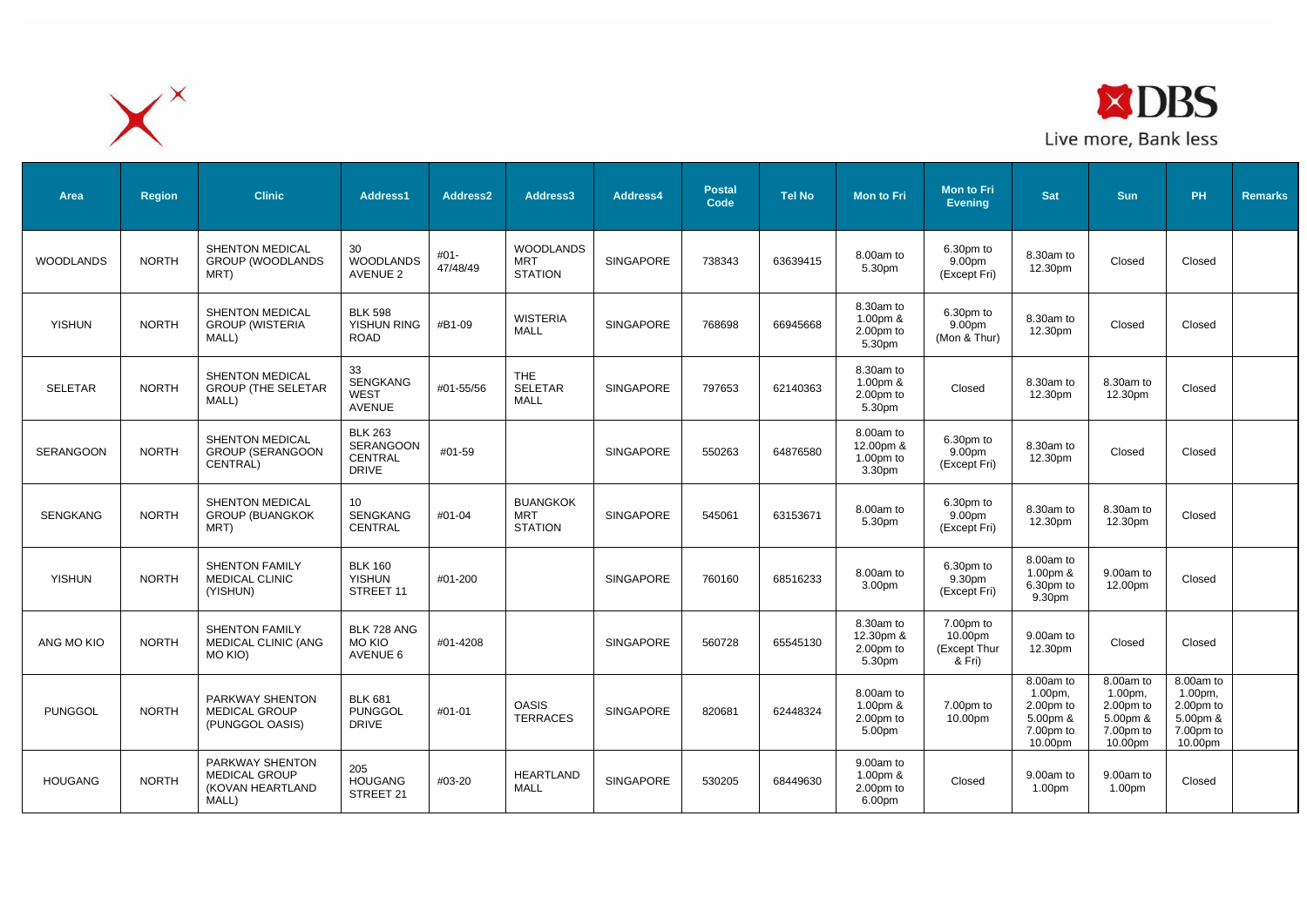



| Area                    | Region | <b>Clinic</b>                                                         | Address1                                      | Address <sub>2</sub> | Address3                                                                | Address4         | <b>Postal</b><br>Code | <b>Tel No</b> | <b>Mon to Fri</b>                               | <b>Mon to Fri</b><br>Evening        | Sat                  | <b>Sun</b>           | <b>PH</b> | <b>Remarks</b> |
|-------------------------|--------|-----------------------------------------------------------------------|-----------------------------------------------|----------------------|-------------------------------------------------------------------------|------------------|-----------------------|---------------|-------------------------------------------------|-------------------------------------|----------------------|----------------------|-----------|----------------|
| <b>PASIR</b><br>PANJANG | WEST   | <b>SHENTON WELLNESS</b><br>CENTRE (ALEXANDRA<br><b>RETAIL CENTRE)</b> | 460<br>ALEXANDRA<br>ROAD                      | #02-15               | <b>PSA</b><br><b>BUILDING</b><br>(ALEXANDRA<br><b>RETAIL</b><br>CENTRE) | <b>SINGAPORE</b> | 119963                | 63761630      | 8.30am to<br>1.00pm &<br>2.00pm to<br>5.30pm    | Closed                              | 8.30am to<br>12.30pm | Closed               | Closed    |                |
| <b>CLEMENTI</b>         | WEST   | PARKWAY SHENTON<br><b>MEDICAL GROUP</b><br>(CLEMENTI CENTRAL)         | <b>BLK 451</b><br><b>CLEMENTI</b><br>AVENUE 3 | #01-309              |                                                                         | <b>SINGAPORE</b> | 120451                | 67739150      | 8.30am to<br>12.30pm &<br>$1.30pm$ to<br>4.30pm | 6.00pm to<br>9.00pm                 | 8.30am to<br>12.30pm | 8.30am to<br>12.30pm | Closed    |                |
| <b>BUKIT</b><br>PANJANG | WEST   | PARKWAY SHENTON<br><b>MEDICAL GROUP</b><br>(BUKIT PANJANG<br>PLAZA)   | NO 1 JELEBU<br>ROAD                           | #03-02               | <b>BUKIT</b><br>PANJANG<br><b>PLAZA</b>                                 | <b>SINGAPORE</b> | 677743                | 67697863      | 8.30am to<br>1.00pm $8$<br>2.00pm to<br>5.30pm  | 6.30pm to<br>9.00pm<br>(Except Fri) | 9.00am to<br>1.00pm  | Closed               | Closed    |                |

# **Parkway Shenton Executive Health Screening Clinics**

Note: For health screening appointment, please visit [www.parkwayshenton.com](http://www.parkwayshenton.com/) for online booking or contact the Executive Health Screening Hotline at +65 6280 0090, Whatsapp at

+65 8660 0090 or email [ehs.customerservice@parkwaypantai.com.](mailto:ehs.customerservice@parkwaypantai.com)

| <b>No</b>      | <b>Clinic Code</b> | <b>Clinic Name</b>                             | <b>Address</b>                             | <b>Contact Nos</b> |             | <b>Operating Hours</b> |
|----------------|--------------------|------------------------------------------------|--------------------------------------------|--------------------|-------------|------------------------|
|                |                    | <b>EXECUTIVE HEALTH</b>                        | 11 Collyer Quay                            | Tel: 65079717      | Mon to Fri: | 8:00am to 1:00pm;      |
|                |                    | SCREENERS (THE ARCADE)                         | #18-01                                     | Fax: 62242305      |             | 2:00pm to 4:30pm       |
|                | EAC                |                                                | The Arcade                                 |                    | Sat:        | 8:00am to 12:30pm      |
|                |                    |                                                | Singapore 049317                           |                    | Closed:     | Sun & Public Holidays  |
|                |                    | <b>EXECUTIVE HEALTH</b>                        | 3 Mount Elizabeth                          | Tel: 62357010      | Mon to Fri: | 8:00am to 1:00pm;      |
|                |                    | <b>SCREENERS (MOUNT</b><br>ELIZABETH HOSPITAL) | #02-02/03                                  | Fax: 67332057      |             | 2:00pm to 4:30pm       |
| $\overline{2}$ | <b>EME</b>         |                                                | Mount Elizabeth Medical<br>Centre          |                    | Sat:        | 8:00am to 12:30pm      |
|                |                    |                                                | Singapore 228510                           |                    | Closed:     | Sun & Public Holidays  |
|                |                    | <b>EXECUTIVE HEALTH</b>                        | 6A Napier Road                             | Tel: 64756266      | Mon to Fri: | 8:00am to 1:00pm;      |
|                |                    | <b>SCREENERS (GLENEAGLES)</b><br>HOSPITAL)     | #02-36                                     | Fax: 64762437      |             | 2:00pm to 4:30pm       |
| 3              | EGH                |                                                | Gleneagles Hospital Annexe<br><b>Block</b> |                    | Sat:        | 8:00am to 12:30pm      |
|                |                    |                                                | Singapore 258500                           |                    | Closed:     | Sun & Public Holidays  |
| 4              | <b>EPA</b>         |                                                | 290 Orchard Road                           | Tel: 62388238      | Mon to Fri: | 8:00am to 1:00pm;      |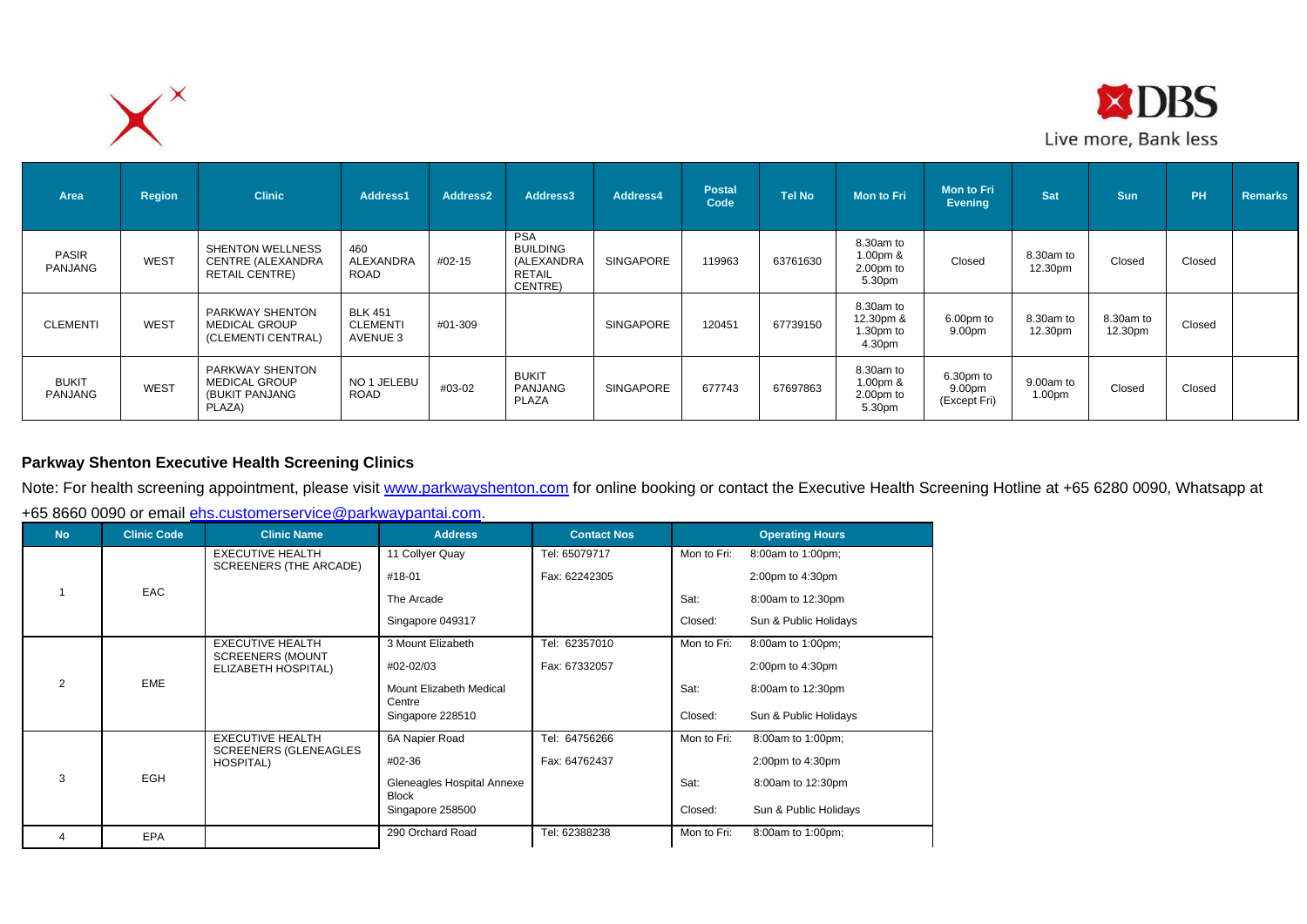



| <b>No</b>       | <b>Clinic Code</b> | <b>Clinic Name</b>                                       | <b>Address</b>                                     | <b>Contact Nos</b> |             | <b>Operating Hours</b> |
|-----------------|--------------------|----------------------------------------------------------|----------------------------------------------------|--------------------|-------------|------------------------|
|                 |                    |                                                          | #07-07/08                                          | Fax: 62388298      |             | 2:00pm to 4:30pm       |
|                 |                    | <b>EXECUTIVE HEALTH</b><br>SCREENERS (PARAGON)           | Paragon                                            |                    | Sat:        | 8:00am to 12:30pm      |
|                 |                    |                                                          | Singapore 238859                                   |                    | Closed:     | Sun & Public Holidays  |
|                 |                    | EXECUTIVE HEALTH                                         | 38 Irrawaddy Road #02-02<br>Mount Elizabeth Novena | Tel: 69330280      | Mon to Fri: | 8:00am to 1:00pm;      |
| 5<br><b>ENV</b> |                    | <b>SCREENERS (MOUNT</b><br>ELIZABETH NOVENA<br>HOSPITAL) | Hospital Singapore 329563                          | Fax: 65702049      |             | 2:00pm to 4:30pm       |
|                 |                    |                                                          |                                                    |                    | Sat:        | 8:00am to 12:30pm      |
|                 |                    |                                                          |                                                    |                    | Closed:     | Sun & Public Holidays  |